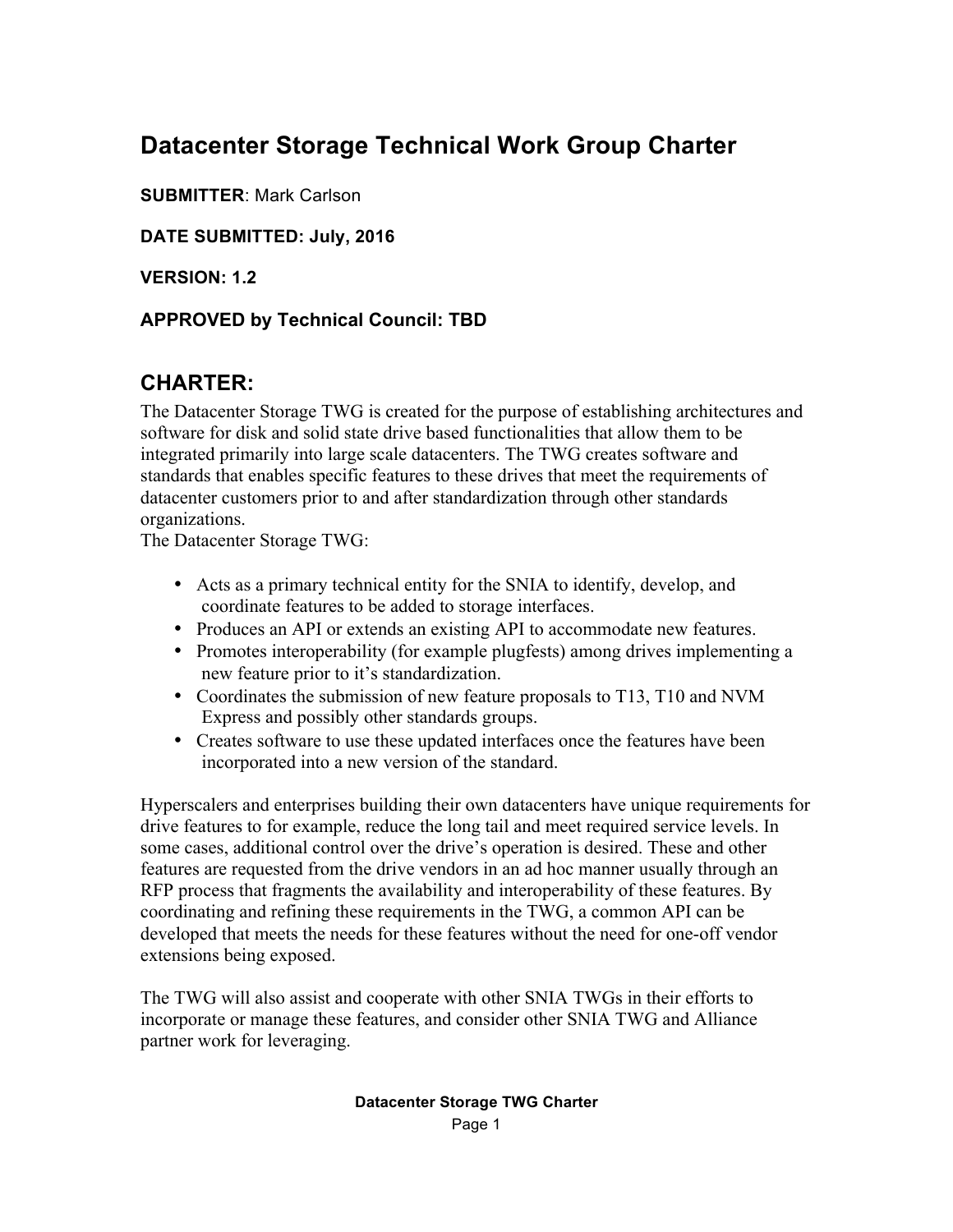This TWG intends to develop SNIA Software. This TWG intends to use an Open Repository with public access for the Software. This TWG intends to allow external contribution as a CLA Project.

# **PROPOSED PROGRAM OF WORK:**

- 1. The TWG will collect and prioritize feature requests for storage drive interfaces from datacenter customers.
- 2. The TWG will develop an API or extend an existing API to accommodate the features, allowing drive vendors to supply the features using proprietary extensions to existing standard interfaces and develop software that uses those extensions to implement the API.
- 3. The TWG will coordinate the submission of new standard proposals to accommodate the new features.
- 4. Once the feature is standardized, the TWG will develop SNIA Software to implement the feature's API using the new version of the underlying standard that adds the feature.

The scope of new features is focused on solving problems of the involved datacenter customers when deploying drives at scale. Examples include: Long Tail Latency, Control Over Background Operations, and Total Cost of Ownership.

### **RESOURCES:**

Toshiba and TBD have all communicated their support for this activity. Development teams at several other SNIA member companies have expressed support and are waiting for official company approval to state support.

### *Software License*

The TWG will develop software using the 3 clause BSD License as follows:

*Copyright © 2016, The Storage Networking Industry Association.*

*Redistribution and use in source and binary forms, with or without modification, are permitted provided that the following conditions are met:*

• *Redistributions of source code must retain the above copyright notice, this list of conditions and the following disclaimer.*